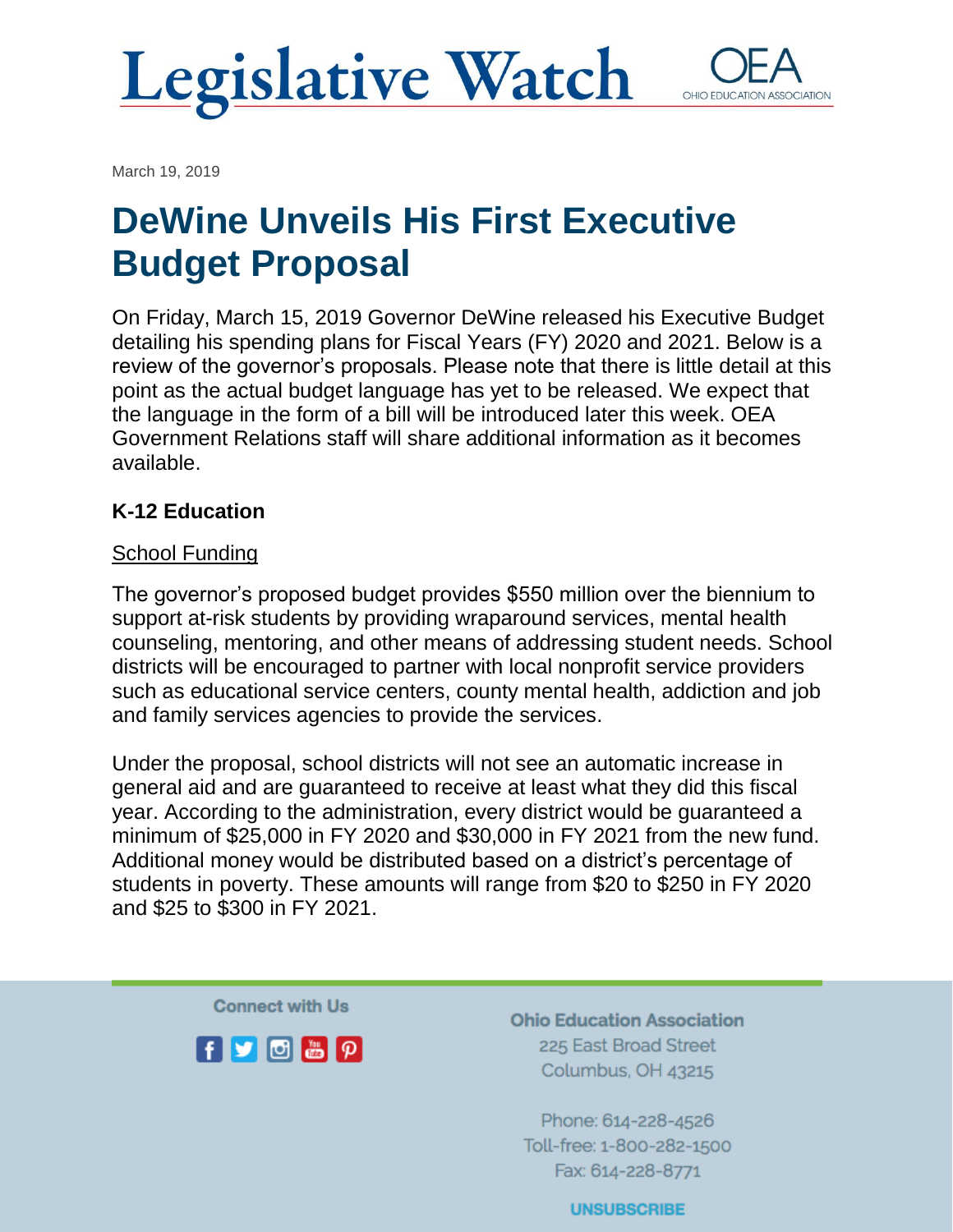# **Legislative Watch**

You may view the Student Wellness and Success Funding district-by-district simulations by clicking [here.](https://www.ohea.org/student-wellness-success/) It is important to recognize that these figures are not final and will likely change during the budget process.

#### Charter Schools and Vouchers

The governor has proposed an additional \$60 million over the biennium in perpupil funding for charter schools that deemed a "school of quality." The proposal does not define what requirements are needed to earn that designation. The Ohio Department of Education will also receive an increase in funding for charter school oversight from \$2.5 million in FY 2019 to \$7 million in both FY 2020 and FY 2021.

The proposal also increases the appropriation for the income-based EdChoice Voucher expansion from 47.7 million in FY 2019 to \$57.2 million in FY 2020 and \$71 million in FY 2021 in order to fund the addition of grades 6 and 7 to the program which was passed during the Kasich administration.

#### Additional Provisions

- The proposal freezes ODE line items for school transportation funding, early childhood education and adult education at FY 2019 levels in both years of the biennium.
- The proposal allocates \$20 million for drug abuse prevention curriculum for Ohio's children, including \$2 million for educational service centers to provide professional development to teachers on drug abuse prevention education.
- The budget provides an additional \$60 million in federal funding to nutrition programs such as school lunch and breakfast programs.

**Connect with Us** 



**Ohio Education Association** 225 East Broad Street Columbus, OH 43215

Phone: 614-228-4526 Toll-free: 1-800-282-1500 Fax: 614-228-8771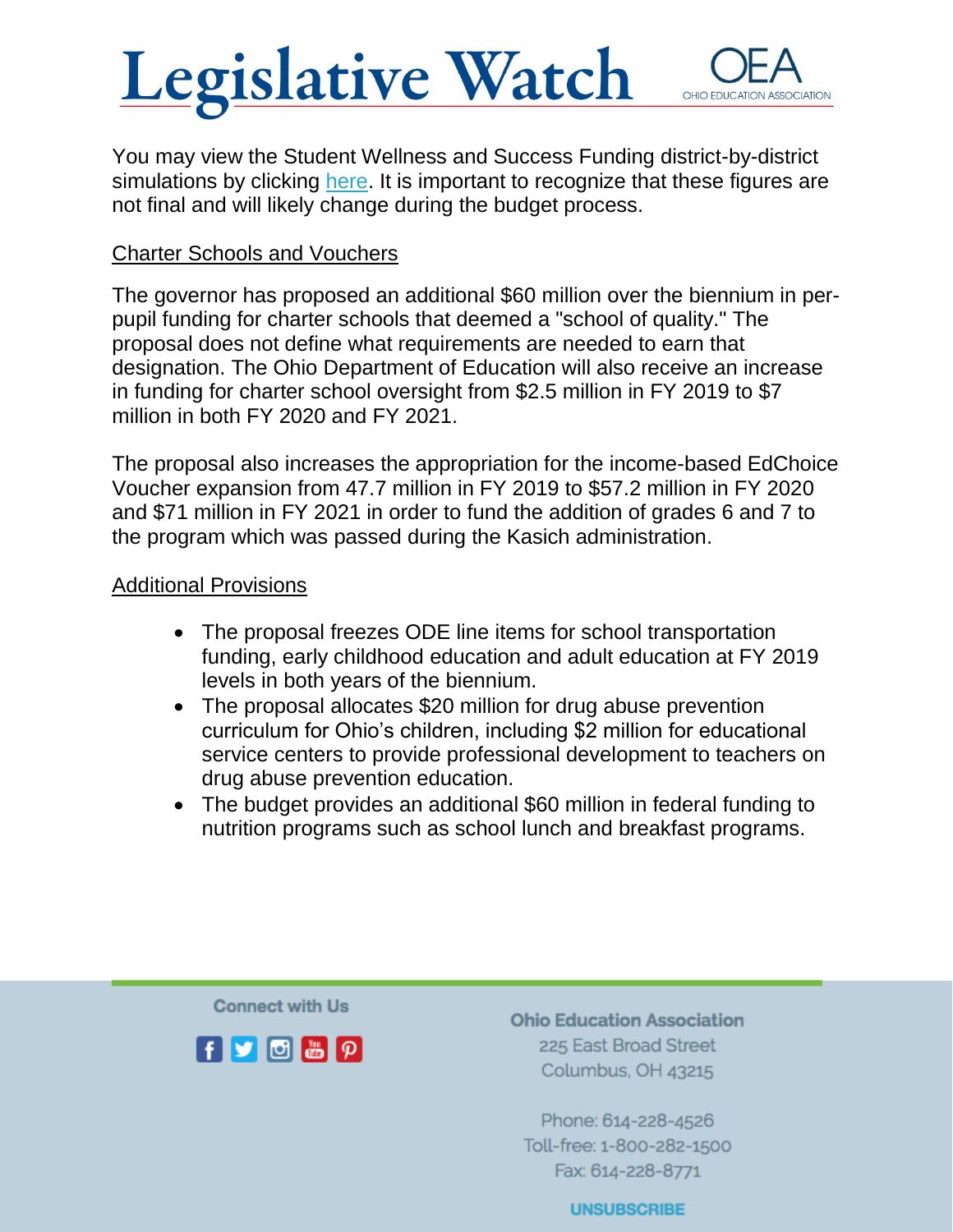



#### **Higher Education**

#### State Share of Instruction

The proposal continues the performance-based funding formula and provides for a 1.1% increase in funding in FY 2020 over FY 2019 levels and a 1% increase in FY 2021 over FY 2020 levels.

#### Ohio College Opportunity Grant

The proposal increases funding for the Ohio College Opportunity Grants that is projected to increase student awards by \$400 in FY 2020 and \$500 in FY 2021.

#### Choose Ohio First Scholarship

The proposal provides for a \$24 million increase in funding over the biennium for the Choose Ohio First Scholarship. Ohio students who are majoring in the fields of Science, Technology, Engineering, Mathematics, STEM Education and Medicine may qualify for the scholarship.

#### Central State and Shawnee State Supplements

The budget maintains funding for these supplements at FY 2019 levels in both FY 2020 and FY 2021.

#### **Developmental Disabilities**

#### Overall Funding

The budget projects that state General Revenue Funding for FY 2020 will be \$717.4 million (5.5% increase from FY 2019) and \$719.1 million in FY 2021 (0.2% increase from FY 2020).

**Connect with Us** 



**Ohio Education Association** 225 East Broad Street Columbus, OH 43215

Phone: 614-228-4526 Toll-free: 1-800-282-1500 Fax: 614-228-8771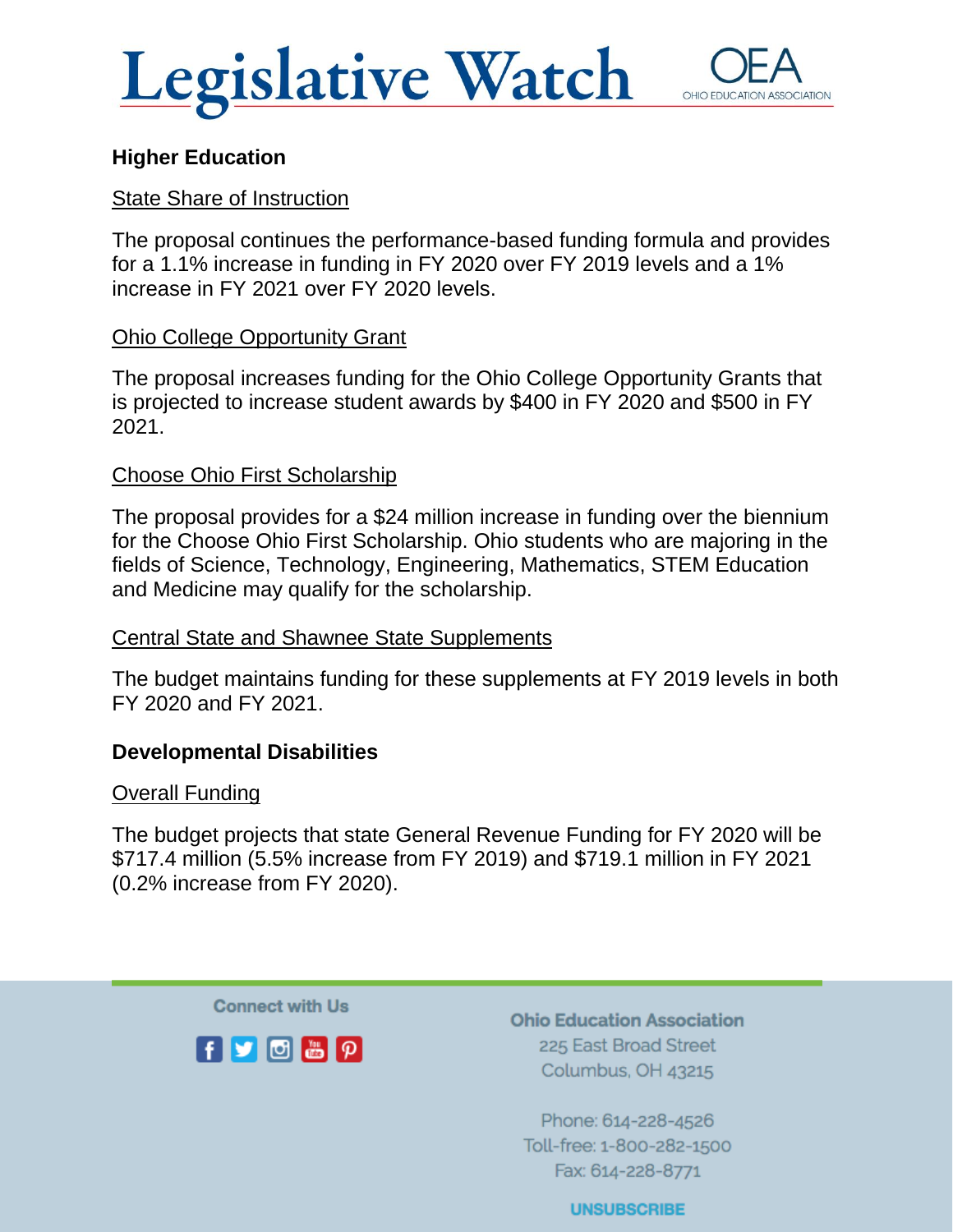## **Legislative Watch** OHIO EDUCATI

#### County Board Subsidies and County Board Case Management Line Items

Beginning in FY 2020, the budget proposal consolidates line items. The County Board Subsidies line item that provided funding to county boards to assist with the cost of services and administration and the County Board Case Management line item that provided direct support to county boards for case management services are now appropriated in the Medicaid Services line item. The Medicaid Services line item is increased by 11.9% in FY 2020 over FY 2019 levels. The proposal indicates that the increase in the Medicaid Services appropriation is not just as a result of the consolidation.

#### Employment First Initiative

The budget provides for a \$2.7 million appropriation in each year of the biennium to support the Employment First Initiative.

#### **State Council of Professional Educators (SCOPE)**

Below are notable line items, as proposed by the Governor, for state agencies employing SCOPE members. The FY 2020 percentage change is based on FY 2019 figures; the FY 2021 percentage change is based on FY 2020 figures. The available budget information does not reveal major policy changes impacting SCOPE members in these state agencies.

#### **Department of Rehabilitation and Correction**

| <b>Institution Education Services</b> | $FY$ 2020 $-$ \$33.6 million $-$ flat funded<br>FY 2021 - \$33.9 million $-0.9\%$ increase   |
|---------------------------------------|----------------------------------------------------------------------------------------------|
| <b>Education Services</b>             | $FY$ 2020 $-$ \$4.5 million $-$ 3.8% decrease<br>FY 2021 $-$ \$4.6 million $-$ 2.5% increase |

**Connect with Us** 



**Ohio Education Association** 225 East Broad Street Columbus, OH 43215

Phone: 614-228-4526 Toll-free: 1-800-282-1500 Fax: 614-228-8771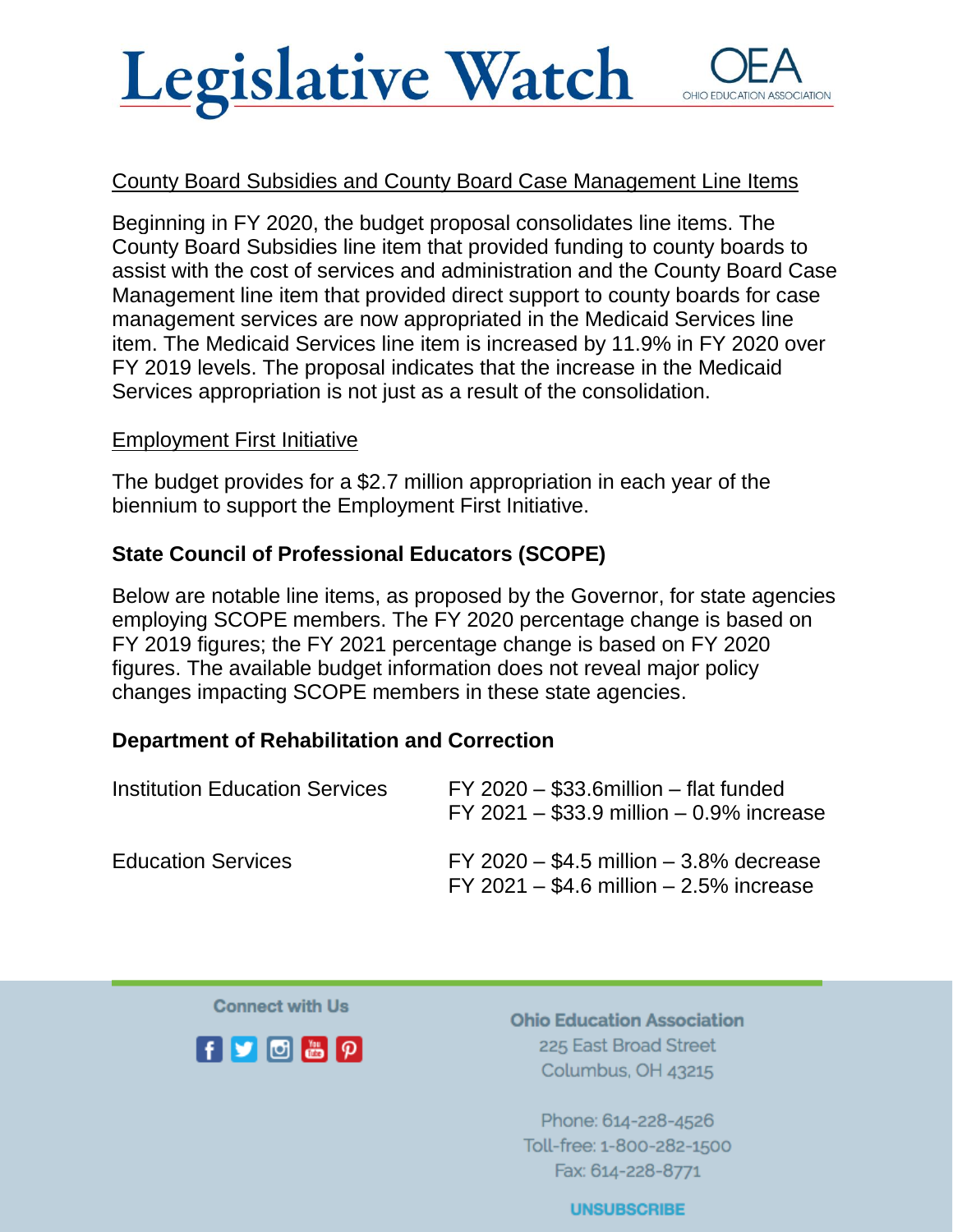## Legislative Watch OHIO EDUCATION ASSOCIATION

| <b>Prisoner Programs</b>                            | FY 2020 - \$400,000 - 63.0% decrease<br>FY 2021 - \$400,000 - flat funded                    |
|-----------------------------------------------------|----------------------------------------------------------------------------------------------|
| Grand Total DRC (All Line-Items)                    | $FY$ 2020 $- $1.9$ billion $- 2.9\%$ increase<br>FY 2021 $-$ \$2.0 billion $-$ 3.6% increase |
| <b>Department of Youth Services</b>                 |                                                                                              |
| <b>RECLAIM Ohio</b>                                 | FY 2020 $-$ \$171.7 million $-$ 7.3% increase<br>FY 2021 - \$177.8 million - 3.5% increase   |
| <b>Education Services</b>                           | FY 2020 $-$ \$3.20 million $-$ 0.9% increase<br>FY 2021 - \$3.29 million $- 2.8\%$ increase  |
| Education                                           | FY 2020 - \$1.0 million - 25.3% increase<br>FY 2021 - \$1.01 million - 1.7% increase         |
| <b>Vocational Education</b>                         | FY 2020 $-$ \$1.46 million $-$ 0.6% increase<br>$FY$ 2021 $-$ \$1.46 million $-$ flat funded |
| Grand Total DYS (All Line-Items)                    | FY 2020 - \$238.4 million $-3.7\%$ increase<br>FY 2021 $-$ \$247.5 million $-$ 3.8% increase |
| <b>School for the Deaf</b>                          |                                                                                              |
| <b>Grand Total for the Deaf</b><br>(All Line-Items) | FY 2020 - \$13.9 million - 12.7% increase<br>FY 2021 $-$ \$14.5 million $-$ 3.7% increase    |
| Oshaal facilia Dibal                                |                                                                                              |

#### **School for the Blind**

Grand Total for the Blind FY 2020 – \$14.1 million – 13% increase FY 2021 – \$14.2 million – 1.0% increase

**Connect with Us** 



**Ohio Education Association** 225 East Broad Street Columbus, OH 43215

Phone: 614-228-4526 Toll-free: 1-800-282-1500 Fax: 614-228-8771